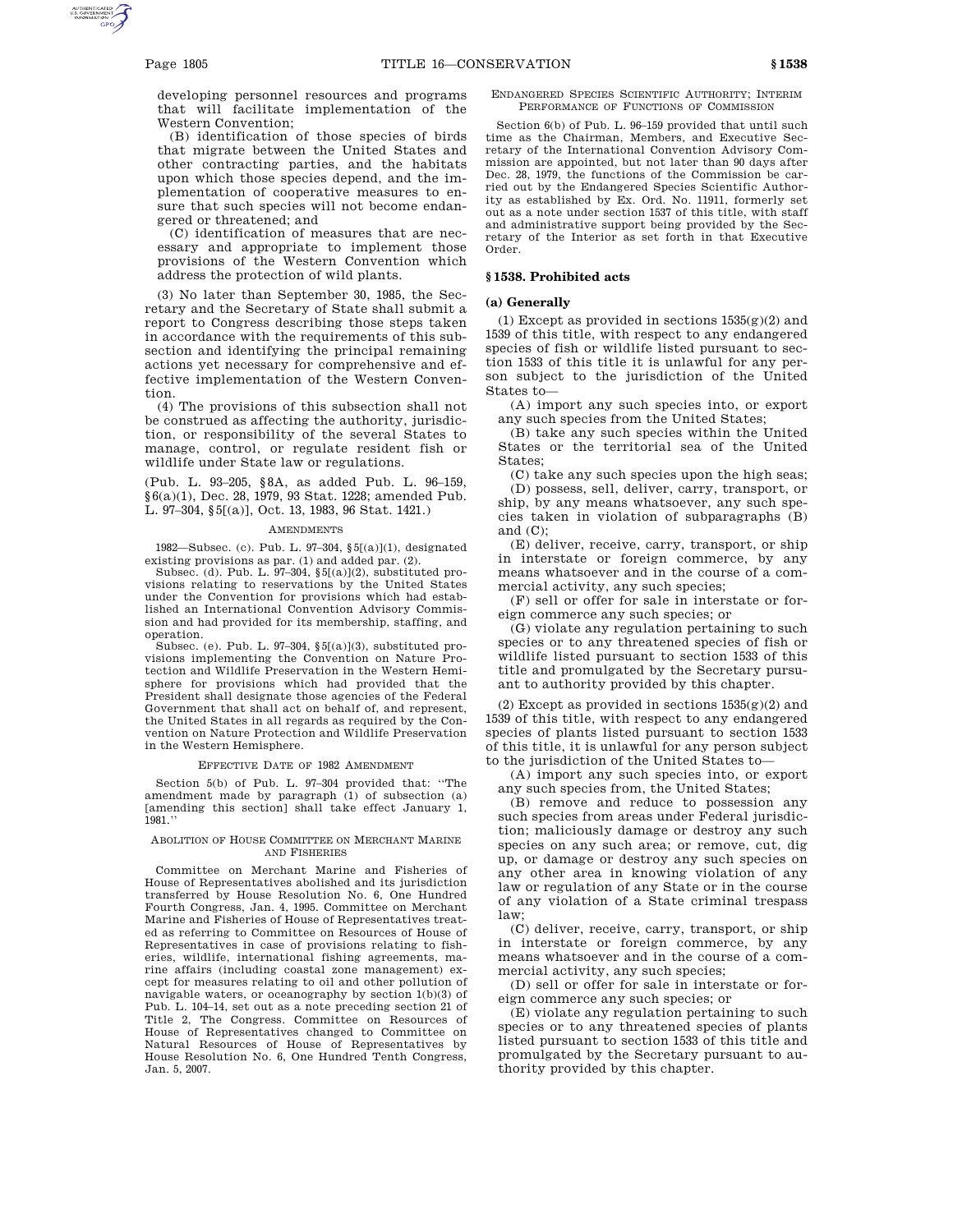# **(b) Species held in captivity or controlled environment**

(1) The provisions of subsections  $(a)(1)(A)$  and  $(a)(1)(G)$  of this section shall not apply to any fish or wildlife which was held in captivity or in a controlled environment on (A) December 28, 1973, or (B) the date of the publication in the Federal Register of a final regulation adding such fish or wildlife species to any list published pursuant to subsection (c) of section 1533 of this title: *Provided*, That such holding and any subsequent holding or use of the fish or wildlife was not in the course of a commercial activity. With respect to any act prohibited by subsections  $(a)(1)(A)$  and  $(a)(1)(G)$  of this section which occurs after a period of 180 days from (i) December 28, 1973, or (ii) the date of publication in the Federal Register of a final regulation adding such fish or wildlife species to any list published pursuant to subsection (c) of section 1533 of this title, there shall be a rebuttable presumption that the fish or wildlife involved in such act is not entitled to the exemption contained in this subsection.

 $(2)(A)$  The provisions of subsection  $(a)(1)$  of this section shall not apply to—

(i) any raptor legally held in captivity or in a controlled environment on November 10, 1978; or

(ii) any progeny of any raptor described in clause (i);

until such time as any such raptor or progeny is intentionally returned to a wild state.

(B) Any person holding any raptor or progeny described in subparagraph (A) must be able to demonstrate that the raptor or progeny does, in fact, qualify under the provisions of this paragraph, and shall maintain and submit to the Secretary, on request, such inventories, documentation, and records as the Secretary may by regulation require as being reasonably appropriate to carry out the purposes of this paragraph. Such requirements shall not unnecessarily duplicate the requirements of other rules and regulations promulgated by the Secretary.

# **(c) Violation of Convention**

(1) It is unlawful for any person subject to the jurisdiction of the United States to engage in any trade in any specimens contrary to the provisions of the Convention, or to possess any specimens traded contrary to the provisions of the Convention, including the definitions of terms in article I thereof.

(2) Any importation into the United States of fish or wildlife shall, if—

(A) such fish or wildlife is not an endangered species listed pursuant to section 1533 of this title but is listed in Appendix II to the Convention,

(B) the taking and exportation of such fish or wildlife is not contrary to the provisions of the Convention and all other applicable requirements of the Convention have been satisfied,

(C) the applicable requirements of subsections (d), (e), and (f) of this section have been satisfied, and

(D) such importation is not made in the course of a commercial activity,

be presumed to be an importation not in violation of any provision of this chapter or any regulation issued pursuant to this chapter.

# **(d) Imports and exports**

# **(1) In general**

It is unlawful for any person, without first having obtained permission from the Secretary, to engage in business—

(A) as an importer or exporter of fish or wildlife (other than shellfish and fishery products which (i) are not listed pursuant to section 1533 of this title as endangered species or threatened species, and (ii) are imported for purposes of human or animal consumption or taken in waters under the jurisdiction of the United States or on the high seas for recreational purposes) or plants; or (B) as an importer or exporter of any

amount of raw or worked African elephant ivory.

### **(2) Requirements**

Any person required to obtain permission under paragraph (1) of this subsection shall—

(A) keep such records as will fully and correctly disclose each importation or exportation of fish, wildlife, plants, or African elephant ivory made by him and the subsequent disposition made by him with respect to such fish, wildlife, plants, or ivory;

(B) at all reasonable times upon notice by a duly authorized representative of the Secretary, afford such representative access to his place of business, an opportunity to examine his inventory of imported fish, wildlife, plants, or African elephant ivory and the records required to be kept under subparagraph (A) of this paragraph, and to copy such records; and

(C) file such reports as the Secretary may require.

### **(3) Regulations**

The Secretary shall prescribe such regulations as are necessary and appropriate to carry out the purposes of this subsection.

### **(4) Restriction on consideration of value or amount of African elephant ivory imported or exported**

In granting permission under this subsection for importation or exportation of African elephant ivory, the Secretary shall not vary the requirements for obtaining such permission on the basis of the value or amount of ivory imported or exported under such permission.

### **(e) Reports**

It is unlawful for any person importing or exporting fish or wildlife (other than shellfish and fishery products which (1) are not listed pursuant to section 1533 of this title as endangered or threatened species, and (2) are imported for purposes of human or animal consumption or taken in waters under the jurisdiction of the United States or on the high seas for recreational purposes) or plants to fail to file any declaration or report as the Secretary deems necessary to facilitate enforcement of this chapter or to meet the obligations of the Convention.

# **(f) Designation of ports**

(1) It is unlawful for any person subject to the jurisdiction of the United States to import into